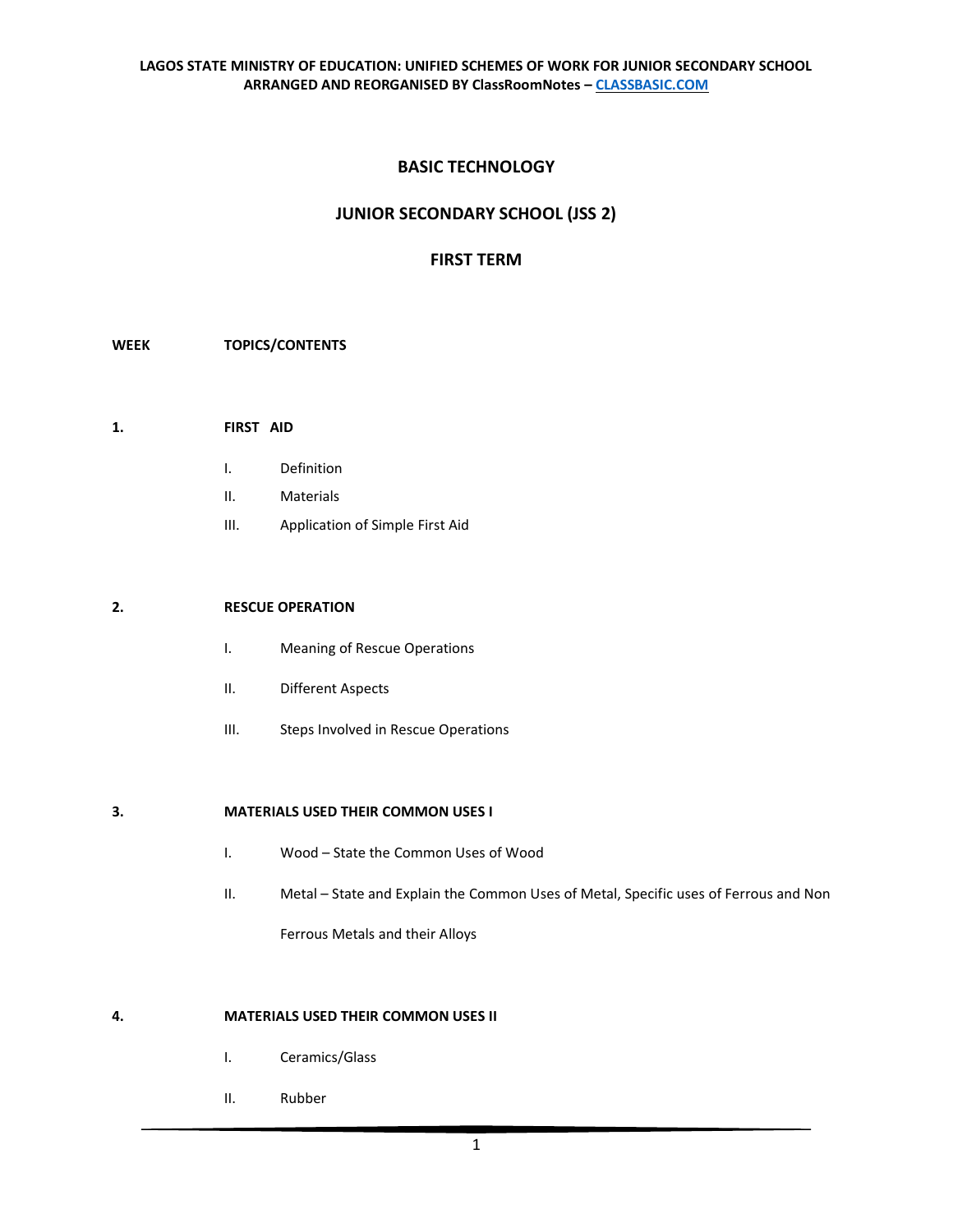III. Plastics

## **5. GEOMETRIC CONSTRUCTION**

- I. Lines Identify and Draw Lines of Various Types
- II. Definition, Types and Uses
- III. Bisection and Division of Lines

#### **6. ANGLES I**

Definition, Types and Uses.

## **7. ANGLES II**

Bisection and Construction of Angles – 90, 45, 60, 30 etc.

#### **8. TRIANGLES**

- I. Definition and Types
- II. Sketch Types of Triangle and Parts of a Triangle

## **9. TRIANGLES**

- I. Construction of Various Types of Triangles
- II. Circumscribing, Inscribing, Escribing Circles to a given Triangle

## **10. CIRCLE**

I. Definition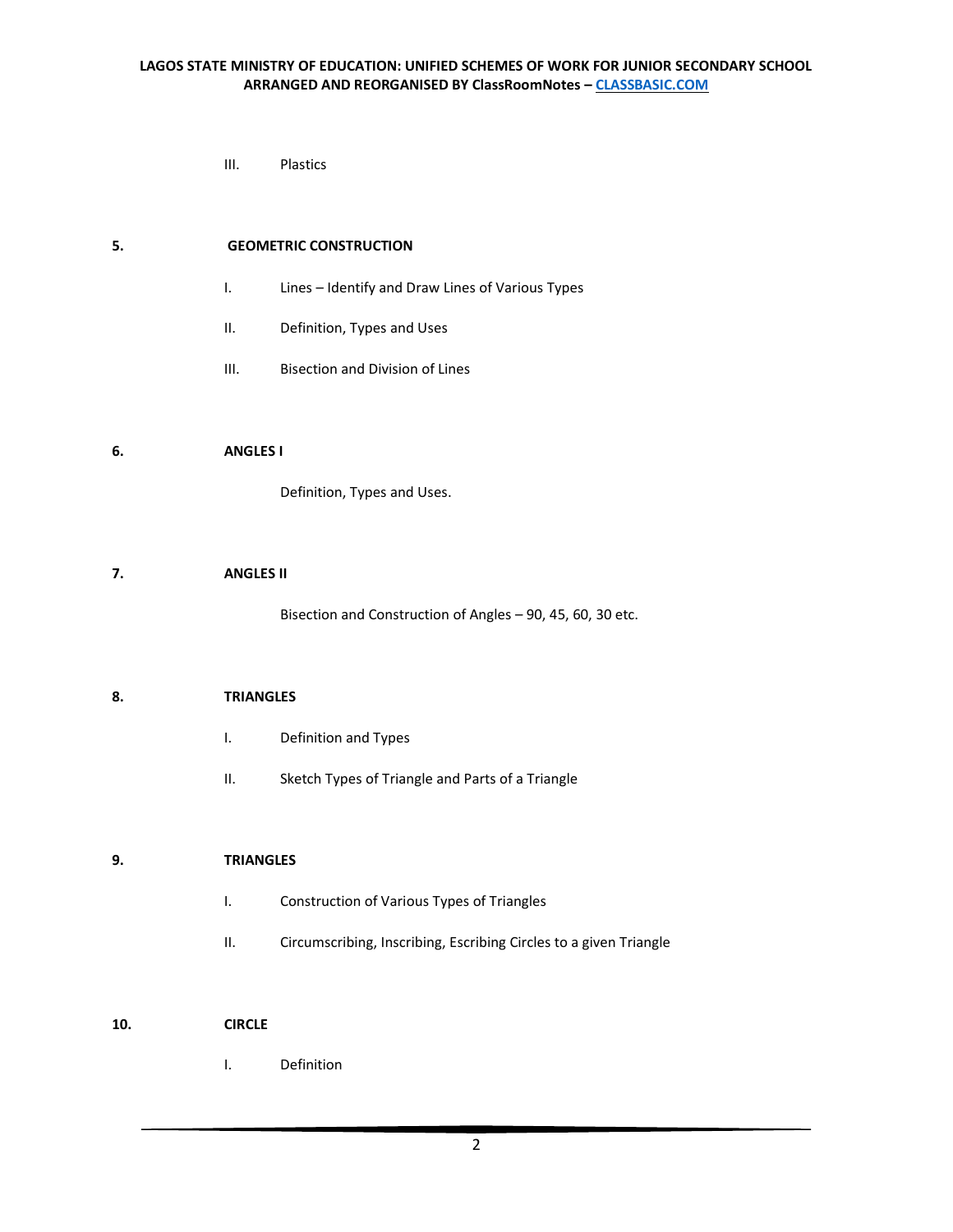## **LAGOS STATE MINISTRY OF EDUCATION: UNIFIED SCHEMES OF WORK FOR JUNIOR SECONDARY SCHOOL ARRANGED AND REORGANISED BY ClassRoomNotes – [CLASSBASIC.COM](http://classbasic.com/)**

- II. Types and Parts of a Circle
- III. Construction of Targets and Normal to a given Circle and Two to Two Equal and Unequal Circles
- **11. – 12. REVISION AND EXAMINATION**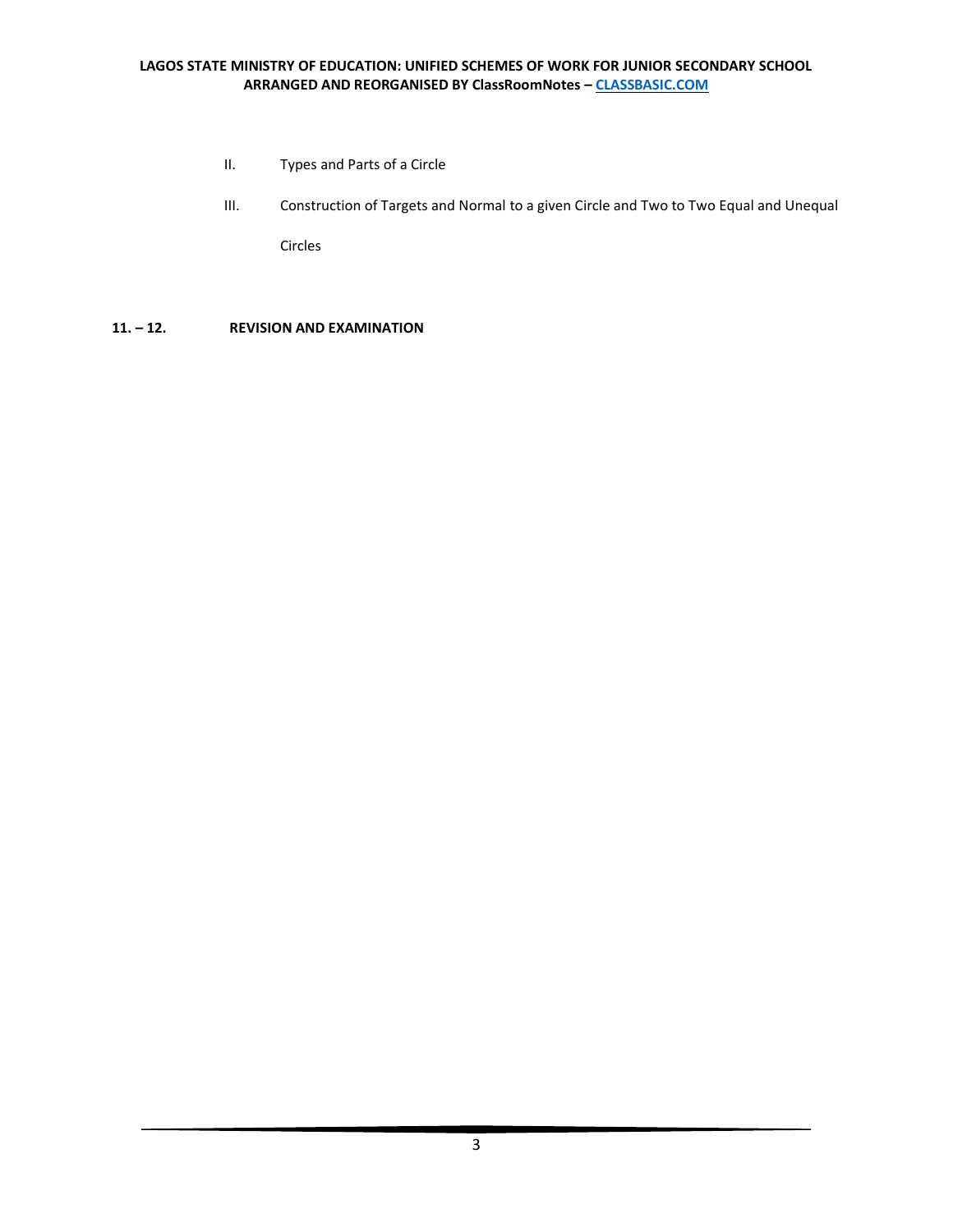# **BASIC TECHNOLOGY**

# **JUNIOR SECONDARY SCHOOL (JSS 2)**

# **SECOND TERM**

## **WEEK TOPICS/CONTENTS**

**1. REVISION OFLAST TERM'S WORK** 

#### **2. QUADRILATERALS**

- I. Definition (Define, Identify and Construct Regular and Irregular Quadrilaterals)
- II. Types/Sketches
- III. Constructions

#### **3. POLYGON**

- I. Definition (Define, identify and Construct Regular and Irregular Polygons)
- II. Types/Sketches
- III. Constructions

#### **4 – 5. AREA OF PLANE FIGURES**

- I. Enlargement/Reduction of Plane Figures (Regular and Irregular)
- II. Determination of Areas of Regular and Irregular Figures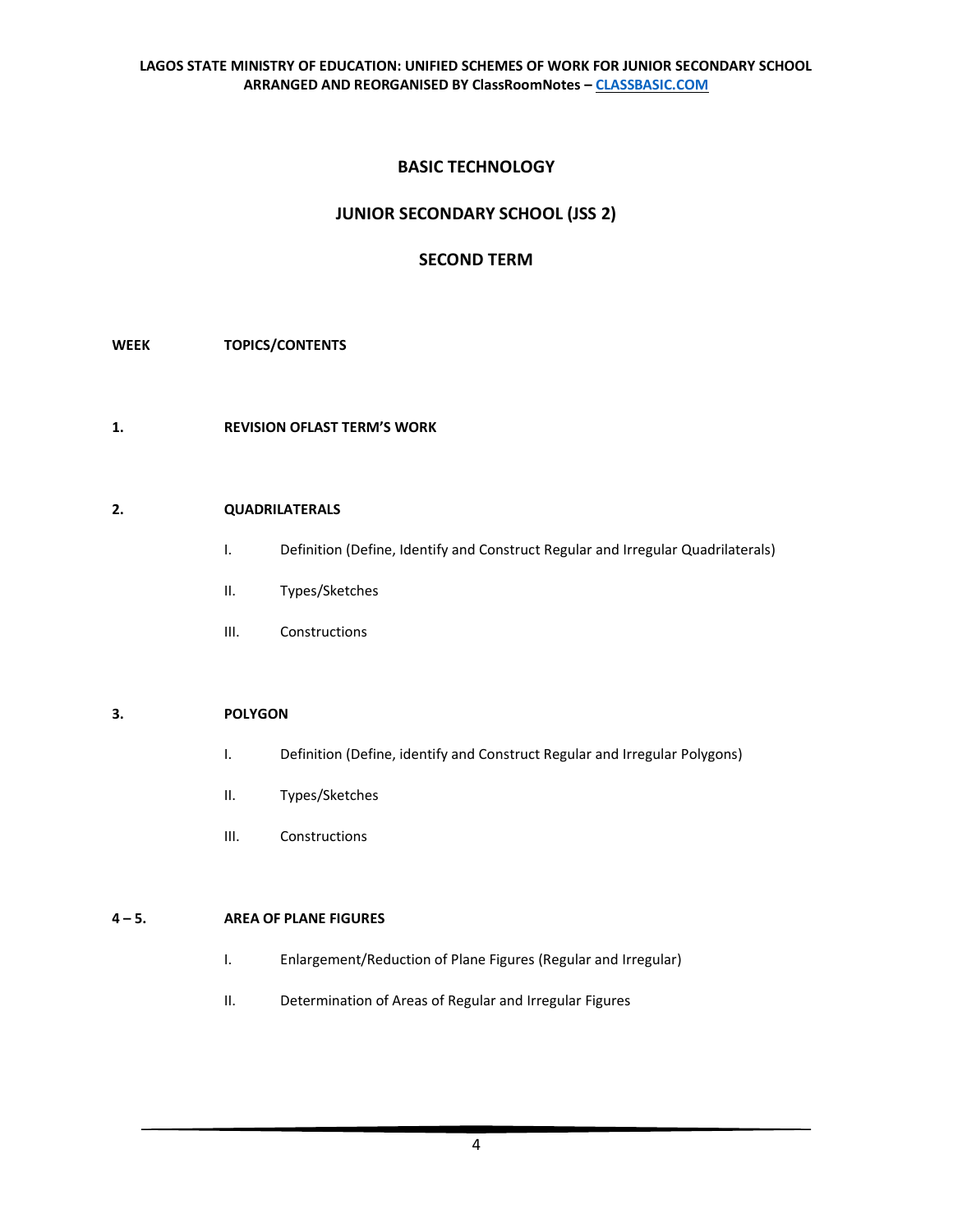## **LAGOS STATE MINISTRY OF EDUCATION: UNIFIED SCHEMES OF WORK FOR JUNIOR SECONDARY SCHOOL ARRANGED AND REORGANISED BY ClassRoomNotes – [CLASSBASIC.COM](http://classbasic.com/)**

## **6. WOODWORK MACHINES**

- I. Definition (Identify and State the Uses)
- II. Types and Uses
- III. Care and Maintenance

## **7. METALWORK MACHINES I**

- I. Definition (Identify and State the Uses)
- II. Types and Uses
- III. Care and Maintenance

## **8. METALSWORK MACHINES II**

Care and Maintenance (Identify the Process Involved)

## **9. FRICTION I**

- I. Definition and Causes of Friction
- II. Effects
- III. Advantages and Disadvantages

## **10. FRICTION II**

- I. Reduction of Friction
- II. Lubrication Types and Uses

## **11. – 12. REVISION AND EXAMINATION**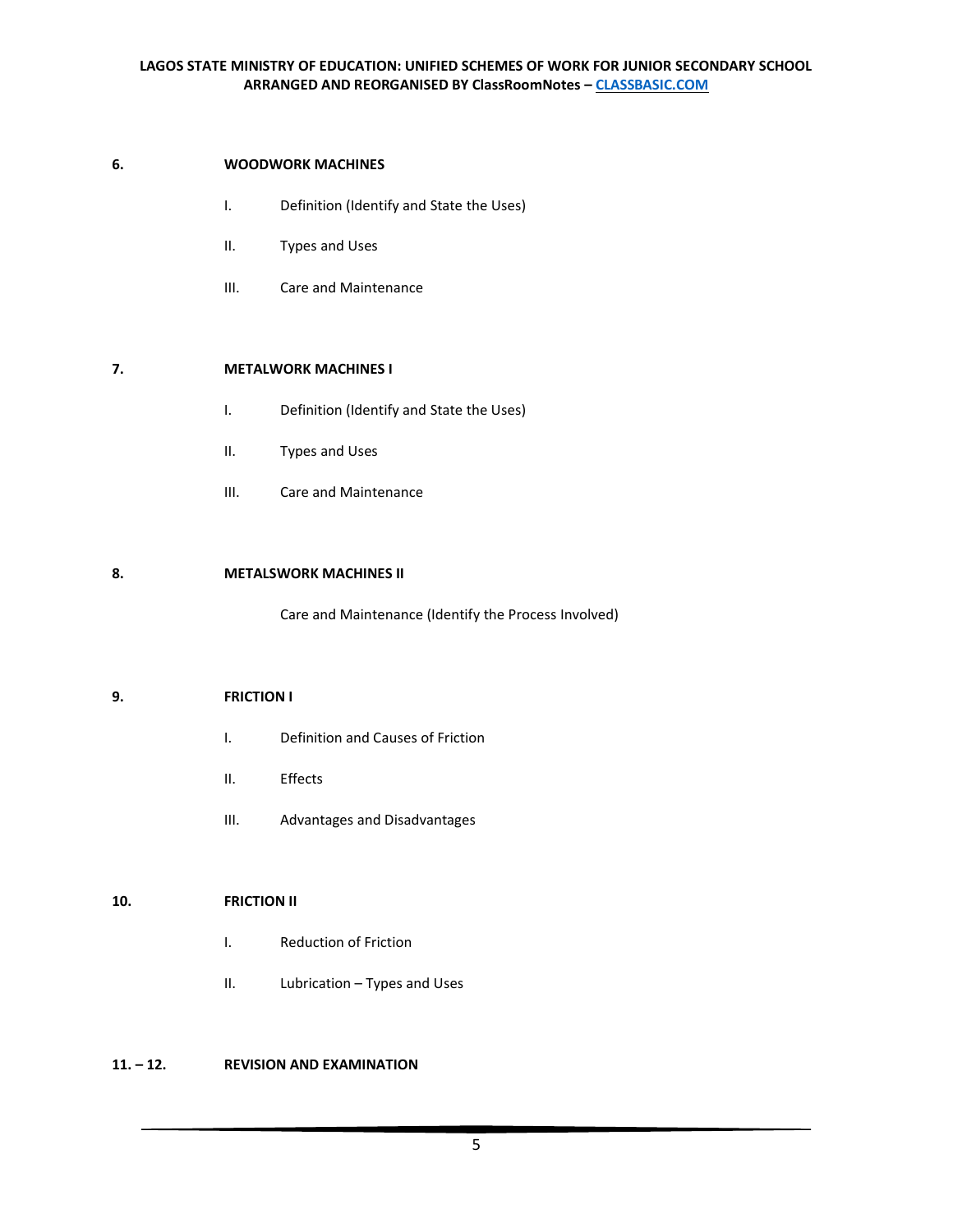# **BASIC TECHNOLOGY**

# **JUNIOR SECONDARY SCHOOL (JSS 2)**

# **THIRD TERM**

## **WEEK TOPICS/CONTENTS**

**1. REVISION OF LAST TERM'S WORK**

## **2. BELT AND CHAIN DRIVE I**

- I. Definition
- II. Types, Uses

## **3. BELT AND CHAIN DRIVE II**

- I. Advantages and Disadvantages
- II. Compare Belt and Chain Drives

## **4. GEARS I**

- I. Definition
- II. Types and Uses

# **5. GEARS II**

- I. Gear Ratio and Speed
- II. Functions of Lubricants in Gear